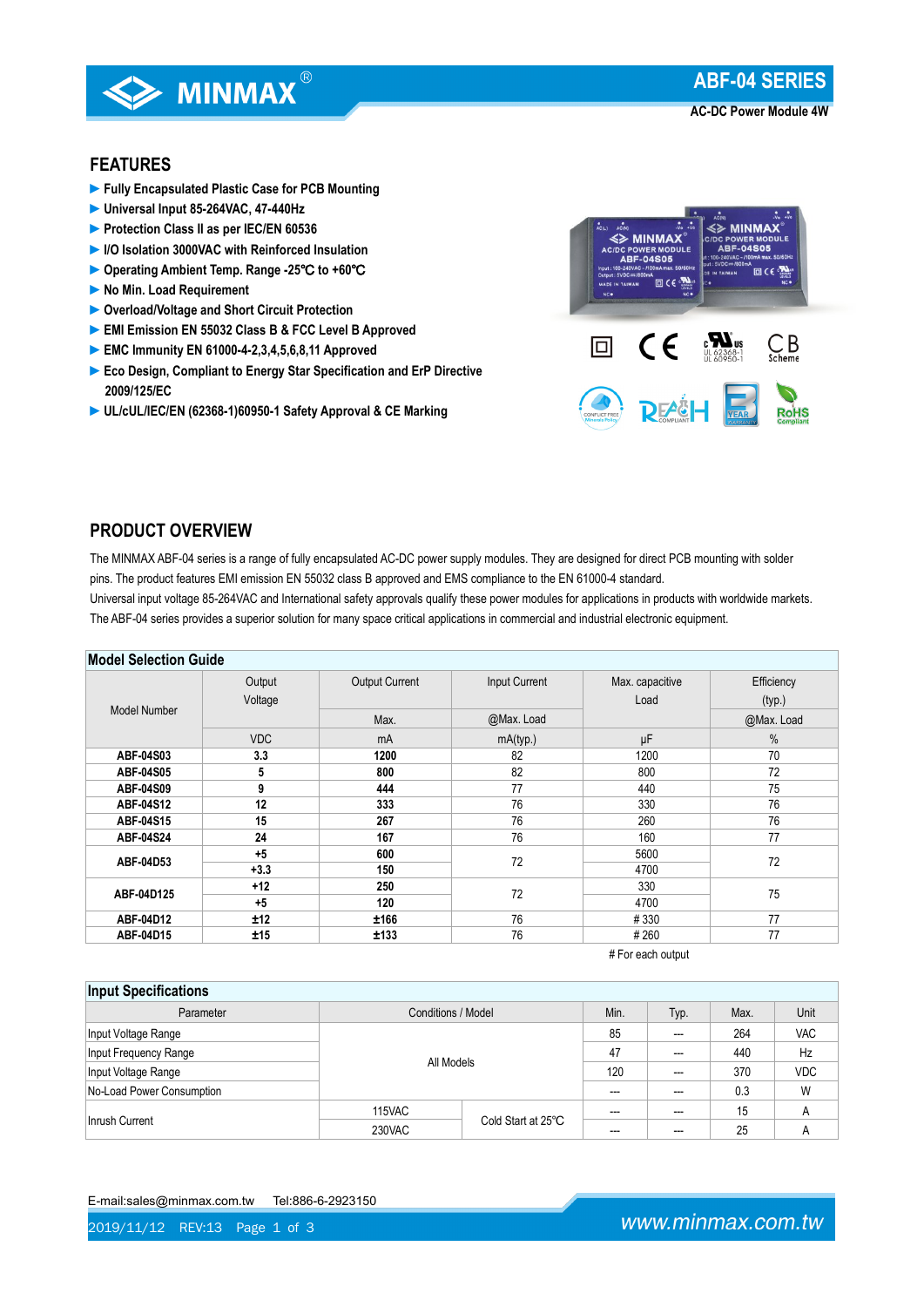

**AC-DC Power Module 4W**

**Output Specifications**

| Parameter                              | Conditions / Model                              |                                 | Min.     | Typ.  | Max.  | <b>Unit</b>            |
|----------------------------------------|-------------------------------------------------|---------------------------------|----------|-------|-------|------------------------|
|                                        | Single and Dual Output Models                   |                                 | ---      | ±1.0  | ±2.0  | %Vnom.                 |
| <b>Output Voltage Setting Accuracy</b> | ABF-04D53 & ABF-04D125                          |                                 | ---      | ±2.0  | ±5.0  | %Vnom.                 |
|                                        | Single and Dual Output Models                   |                                 | ---      | ±0.5  | ±1.0  | $\%$                   |
| Line Regulation                        | ABF-04D53 & ABF-04D125                          | Vo1                             | ---      | ±0.5  | ±1.0  | $\frac{0}{0}$          |
|                                        |                                                 | Vo2                             | ---      | ±1.0  | ±3.0  | $\frac{0}{0}$          |
|                                        | 3.3VDC Output Model                             |                                 | ---      | ±1.0  | ±1.5  | $\%$                   |
| Load Regulation                        | 5~24VDC and Dual Output Models                  |                                 | ---      | ±0.5  | ±1.0  | $\%$                   |
|                                        | ABF-04D53 & ABF-04D125                          | Vo1                             | ---      | ±0.5  | ±1.0  | $\%$                   |
|                                        |                                                 | Vo2                             | ---      | ±2.5  | ±5.0  | $\%$                   |
|                                        | 0-20 MHz Bandwidth                              | 3.3V & 5VDC Output              | ---      | 100   | 150   | $mV_{P-P}$             |
| Ripple & Noise                         |                                                 | Models                          |          |       |       |                        |
|                                        | Other Output Models                             |                                 | ---      | 0.8   | 1.0   | %V <sub>PP</sub> of Vo |
|                                        | Single Output and Dual +/- Output Models        |                                 | No min.  |       |       |                        |
| Minimum Load                           |                                                 |                                 | Load     |       | ---   | %Inom.                 |
|                                        |                                                 |                                 | required |       |       |                        |
|                                        | Dual +/+ Output Models                          |                                 | ---      | 25    | ---   | %Inom.                 |
| Over Voltage Protection                | Zener diode clamp                               |                                 | ---      | 120   | ---   | % of Vo                |
| <b>Temperature Coefficient</b>         |                                                 |                                 | ---      | ±0.01 | ±0.02 | $\%$ <sup>°</sup> C    |
| Overshoot                              |                                                 |                                 | ---      | ---   | 5     | %Vout                  |
|                                        | Foldback, auto-recovery                         |                                 |          |       |       | %Inom.                 |
| Over Load Protection                   | (long term overload condition may cause damage) |                                 | 105      |       |       |                        |
| <b>Short Circuit Protection</b>        |                                                 | Hiccup mode, Automatic Recovery |          |       |       |                        |

| <b>General Specifications</b>   |                                                                         |                  |                  |      |            |
|---------------------------------|-------------------------------------------------------------------------|------------------|------------------|------|------------|
| Parameter                       | Conditions                                                              | Min.             | Typ.             | Max. | Unit       |
| <b>I/O Isolation Voltage</b>    | Input to Output, 60 Seconds                                             | 3000             |                  | ---  | <b>VAC</b> |
| <b>I/O Isolation Resistance</b> | 500 VDC                                                                 | 100              | MΩ<br>---<br>--- |      |            |
| <b>Switching Frequency</b>      |                                                                         | ---              | 130              | ---  | kHz        |
| Hold-up Time                    |                                                                         |                  | 20               | ---  | ms         |
| MTBF (calculated)               | MIL-HDBK-217F@25°C, Ground Benign                                       | 330.000<br>Hours |                  |      |            |
| Protection Class II             | According IEC/EN 60536                                                  |                  |                  |      |            |
| Safety Approvals                | UL/cUL 60950-1 recognition(UL certificate), IEC/EN 60950-1(CB-report)   |                  |                  |      |            |
|                                 | UL/cUL 62368-1 recognition (UL certificate), IEC/EN 62368-1 (CB-report) |                  |                  |      |            |

#### **EMC Specifications**

| Parameter  |                                                                   | Standards & Level<br>Performance              |         |  |  |  |
|------------|-------------------------------------------------------------------|-----------------------------------------------|---------|--|--|--|
| <b>EMI</b> | Conduction & Radiation Class B without any external<br>components | EN 55032, FCC part 15                         | Class B |  |  |  |
|            | EN 55024                                                          |                                               |         |  |  |  |
| <b>EMS</b> | <b>ESD</b>                                                        | EN 61000-4-2 air $\pm$ 8kV, Contact $\pm$ 4kV | B       |  |  |  |
|            | Radiated immunity                                                 | EN 61000-4-3 10V/m                            | A       |  |  |  |
|            | <b>Fast transient</b>                                             | EN 61000-4-4 ±2kV                             | B       |  |  |  |
|            | Surge                                                             | EN 61000-4-5 ±1kV                             | B       |  |  |  |
|            | Conducted immunity                                                | EN 61000-4-6 10Vrms                           | B       |  |  |  |
|            | <b>PFMF</b>                                                       | EN 61000-4-8 30A/m                            | A       |  |  |  |
|            | <b>Dips</b>                                                       | EN 61000-4-11 30% 10ms                        | B       |  |  |  |
|            | Interruptions                                                     | EN 61000-4-11 >95% 5000ms                     | С       |  |  |  |